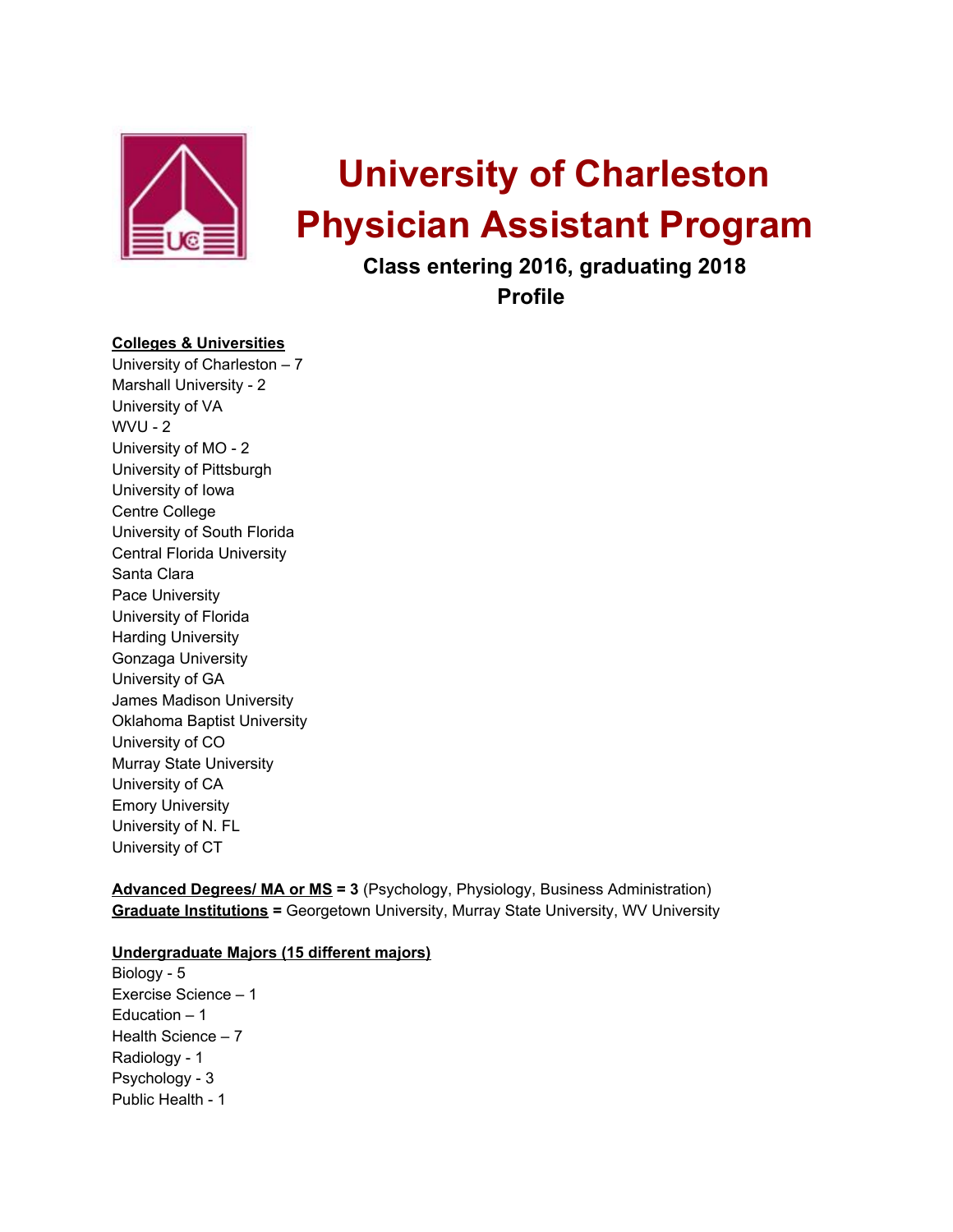Allied Health - 1 Business - 2 Natural Science – 1 Geography – 1 English – 1 Neuroscience – 1 Biochemistry – 1 Athletic Training - 1 4 Undeclared

#### **States (14 different states)**

 $WV - 12$  $FL - 5$  $CO - 2$  $VA - 2$  $NY - 1$  $WA - 1$  $GA - 1$  $NC - 1$  $TN - 1$  $IL - 1$  $OH - 1$  $CT - 1$  $PA - 1$  $MO - 1$ 

# **Gender**

Males - 8 Females – 22

# **Ages**

Average – 24 Oldest – 36 Youngest – 20

#### **Academics**

Average cumulative GPA = 3.5 Average science GPA = 3.4 Average GRE Verbal Score = 152 Average GRE Quantitative Score = 152 Average GRE Combined Score = 304 Average GRE Analytical Writing Score = 4

### **Direct Patient Care Experience**

Average hours - 1510